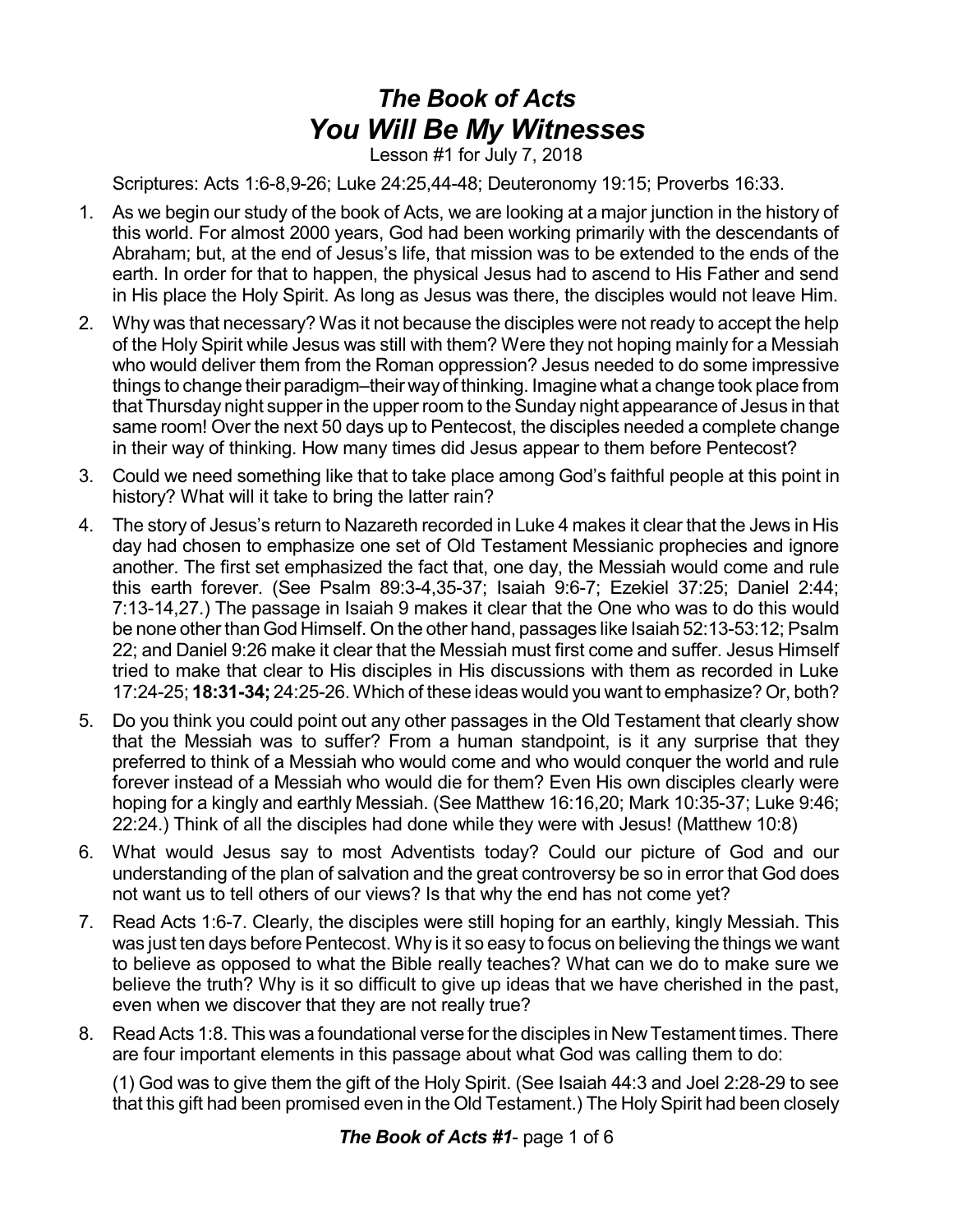working with Jesus while He was on this earth. (Luke 4:18-21) But, the real manifestation of the Holy Spirit came at Pentecost. (John 7:37-39; Acts 2:33)

(2) What is the work of a personal witness? S/he is able to describe the event firsthand. S/he can give an account of what s/he has seen and heard. That, the disciples were fully qualified to do. (Acts 1:21-22; 4:20; 1 John 1:3) The truth of the gospel was so burning in their souls that they could not keep quiet about it. Think of what the disciples could witness to.

(3) The plan of the mission started in Jerusalem but was soon to spread to Judea and Samaria and, ultimately, to the ends of the world.

(4) A complete change was to take place in the orientation of their mission. Isaiah 2:1-5 make it clear that in Old Testament times, the people of Israel were to live such outstanding lives that the whole world would be attracted to come to them in Jerusalem. However, by the times of the New Testament, that objective had failed, and they were commissioned to go out into the world to carry the gospel to them.

- 9. Could it be true that, as many have believed, the evidence that Jesus gave to the two men on the road to Emmaus was to serve as a kind of outline for the future sermons they were to preach to the rest of the world for the rest of their lives? (See Luke 24:13-35.)
- 10. Don't you wish you could have been with Jesus and the disciples during those next forty days? What did Jesus say to them? What major changes took place in their thinking? Did they have a "fruit basket upset" in their understanding of Old Testament passages? Then, they read the Old Testament and understood it in light of the mission and message of Jesus including His death and resurrection. (Acts 3:17-19)
- 11. Read Acts 1:9-11. What do you think the disciples were thinking as they watched Jesus slowly ascend into the sky? Why did Jesus instruct those two angels to stay on this earth for a few moments and tell the disciples that Jesus would, one day, come again in the same way in which He went up? (See Deuteronomy 19:15.) It is interesting to notice that at each time in the gospel story when a major announcement was to be made, two angels were involved. Two angels sat in the tomb when Mary approached. (*Desire of Ages* 789.4) Who were those two angels? Those two angels had apparently served as Jesus's guardian angels throughout His lifetime.

While the disciples were still gazing upward, voices addressed them which sounded like richest music. They turned, and saw **two angels** in the form of men, who spoke to them, saying, "Ye men of Galilee, why stand ye gazing up into heaven? this same Jesus, which is taken up from [832] you into heaven, shall so come in like manner as ye have seen Him go into heaven." [Acts 1:11, *KJV*]

**These angels were of the company that had been waiting in a shining cloud to escort Jesus to His heavenly home. The most exalted of the angel throng, they were the two who had come to the tomb at Christ's resurrection, and they had been with Him throughout His life on earth**. With eager desire all heaven had waited for the end of His tarrying in a world marred by the curse of sin. The time had now come for the heavenly universe to receive their King. Did not the **two angels** long to join the throng that welcomed Jesus? But in sympathy and love for those whom He had left, they waited to give them comfort. "Are they not all ministering spirits, sent forth to minister for them who shall be heirs of salvation?" Hebrews 1:14.—Ellen G. White, *The Desire of Ages*\* 831.1-832.1. [Bold type and Bible reference in brackets are added.]

*The Book of Acts #1*- page 2 of 6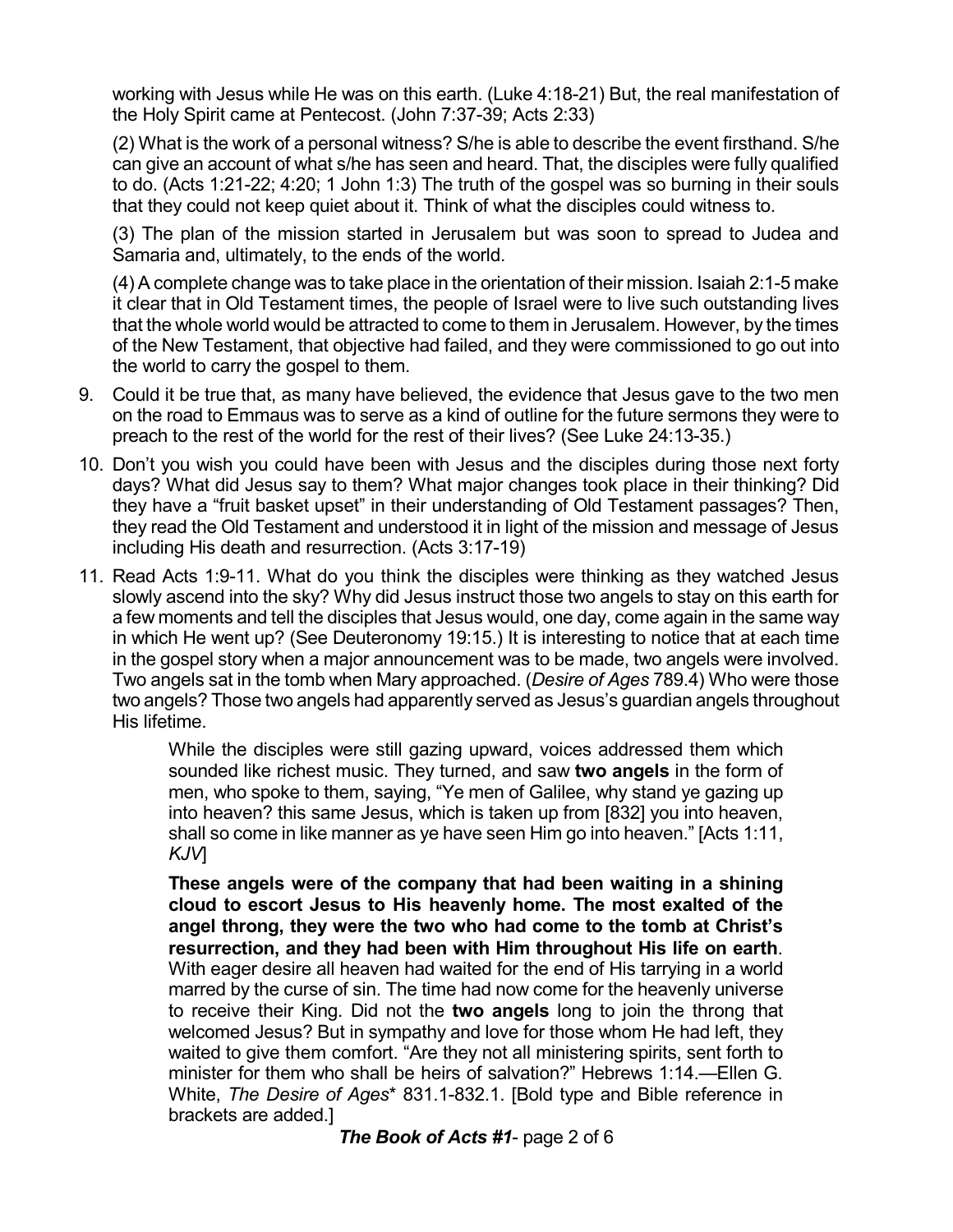12. There are a number of passages in the New Testament suggesting that God raised Jesus from the dead. (For example, see Acts 2:24,32; Romans 6:4; 10:9; contrast John 2:19; and John 10:17-18.) So, what actually happened at the resurrection? Those two angels came down and:

> **When the voice of the mighty angel was heard at Christ's tomb, saying, Thy Father calls Thee, the Saviour came forth from the grave by the life that was in Himself.** Now was proved the truth of His words, "I lay down My life, that I might take it again.… I have power to lay it down, and I have power to take it again." Now was fulfilled the prophecy He had spoken to the priests and rulers, "Destroy this temple, and in three days I will raise it up." John 10:17, 18; 2:19.

> Over the rent sepulcher of Joseph, Christ had proclaimed in triumph, "I am the resurrection, and the life." [This was spoken also at the resurrection of Lazarus. (John 11:25)] These words could be spoken only by the Deity. All created beings live by the will and power of God. They are dependent recipients of the life of God. From the highest seraph to the humblest animate being, all are replenished from the Source of life. Only He who is one with God could say, I have power to lay down My life, and I have power to take it again. In His divinity, Christ possessed the power to break the bonds of death.—Ellen G. White, *The Desire of Ages*\* 785.2-3. [Bold type and content in brackets are added.]

- 13. It would be impossible for Deity to die. The humanity of Jesus died; but, Christ–His divine side–which had remained quiescent during His lifetime on this earth, arose at the voice of the angel and proclaimed over the rent sepulcher of Joseph: "I am the resurrection, and the life." (John 11:25, *GNB*\*) Only God could make such a statement. Satan would love to be able to; but, he cannot.
- 14. The visible ascension of Jesus into the heavens and the promise of the angels make it clear that He will come again in a very visible manner. Of course, He will not be alone. He will be accompanied by the Father, by the Holy Spirit, and by the entire host of angels who will fill the entire sky with their bright, shining presences. No imitation of Jesus or false christ will be able to come in that way. (Luke 9:26; 2 Thessalonians 1:7) The promise of the second coming of Christ became a compelling issue to the disciples. They could not stop talking about it or witnessing about it. What about us?
- 15. Notice that in Acts 1:7-8 and Acts 1:9-11, neither Jesus nor His two angels revealed anything about the exact date or time when He will return.
- 16. So, the disciples returned to the upper room in Jerusalem to set about doing the work that He had left them, including needing to fill the vacancy left by Judas. Read Acts 1:12-14. Who else was present in that upper room?
- 17. We are told that by the time of the Pentecost, there were more than 120 regular followers of Jesus. The upper room in Jerusalem was in the home of John Mark's parents. (See Acts 12:11-15 when the same room was being used. Compare Mark 14:51. Who do you think that young man was?) In addition to the disciples, there were the mother of Jesus and His brothers as well as a number of other women. (Luke 8:1-3; 23:49; 24:1-12)
- 18. The "brothers" of Jesus were almost certainly the children of Joseph by a prior marriage. Jesus had older sisters as well. (See Matthew 13:55-56; Mark 6:3.) They were older than Jesus, and, thus, they felt that they could tell Him what to do. That is evidenced in several places in the biblical story. James, the eldest of Jesus's brothers, later became the leader of

*The Book of Acts #1*- page 3 of 6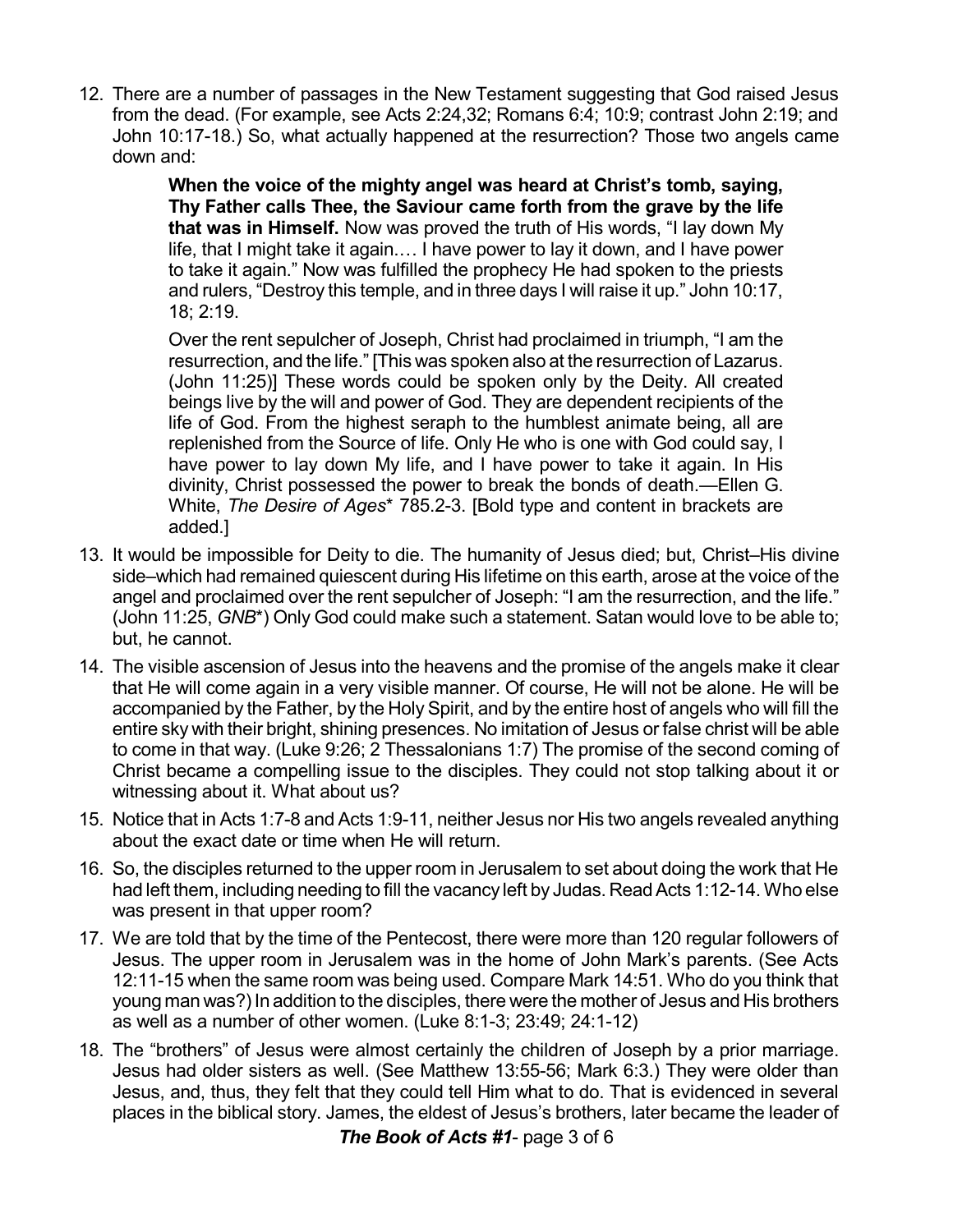the Christian group in Jerusalem. (See Acts 12:17; 15:13; 21:18; and Galatians 2:9,12.)

- 19. A brief overview of the events between the crucifixion and Pentecost suggest that the disciples went back and forth frequently between the upper room and the temple in Jerusalem, praising God, worshiping together, and praying.
- 20. One of the first things that they needed to do was to replace Judas. How did they do that? They "cast lots." See Acts 1:15-22. We do not know how they did that. This new addition to the group of 11 was to be a specific witness to the resurrection. (Acts 4:33) He was to be among those who had followed Jesus from the time of His baptism to the time of His ascension. How many people do you suppose fit those criteria?
- 21. Sometimes, I am asked the question: What is the difference between a disciple and an apostle? The disciples were the specific followers of Jesus who were learning from Him while He was on this earth. Later, the apostles were those who had been sent out to carry the gospel message to the world. Thus, Paul specifically included himself among the apostles. See 1 Corinthians 9:1; 15:8; and Galatians 2:6-9.
- 22. Did God intentionally hide specific information about casting lots from us to keep us from trying to duplicate it? Why don't we use that method to choose church leaders today? Does God give us direct guidance in making the choices that we must make in our day as He did in biblical times? If not, why not? Don't we live in just as significant a time as they did?
- 23. So, how do we fit in this whole story?

The Saviour's commission to the disciples included all the believers. It includes all believers in Christ to the end of time. **It is a** *fatal mistake* **to suppose that the work of saving souls depends alone on the ordained minister.** All to whom the heavenly inspiration has come are put in trust with the gospel. All who receive the life of Christ are ordained to work for the salvation of their fellow men. For this work the church was established, and all who take upon themselves its sacred vows are thereby pledged to be co-workers with Christ.—Ellen G. White, *The Desire of Ages*\* 822.2. [Bold type and italic type are added.]

24. The disciples were very anxious to find out when Jesus would return. We now know that there were several time-prophecies reaching far into the future of which they were ignorant. But, we have passed the end of the last time-prophecy, and Ellen White made it very clear that we must never again try to set a specific time for Jesus's coming.

> There will never again be a message for the people of God that will be based on time. We are not to know the definite time either for the outpouring of the Holy Spirit or for the coming of Christ.—Ellen G. White, *Selected Messages*,\* vol. 1, 188.1; *RH*\* March 22, 1892, par. 7; *6SDABC*\* 1052.4; *YRP*\* 329.4.

25. She added:

Any one who shall start up to proclaim a message to announce the hour, day, or year of Christ's appearing, has taken up a yoke and is proclaiming a message that the Lord has never given him.—Ellen G. White, *Advent Review and Sabbath Herald*,\* September 12, 1893, par. 18; *TM*\* 61.1.

26. Doesn't God still need witnesses to the great controversy and especially to the life of Christ? The book of Acts makes it very clear that prayer, fasting, and fellowship with other believers were to be a major part of the church's mission and method. See Acts 1:24; 8:14-17; 9:11-12; 10:4,9,30; 13:2-3.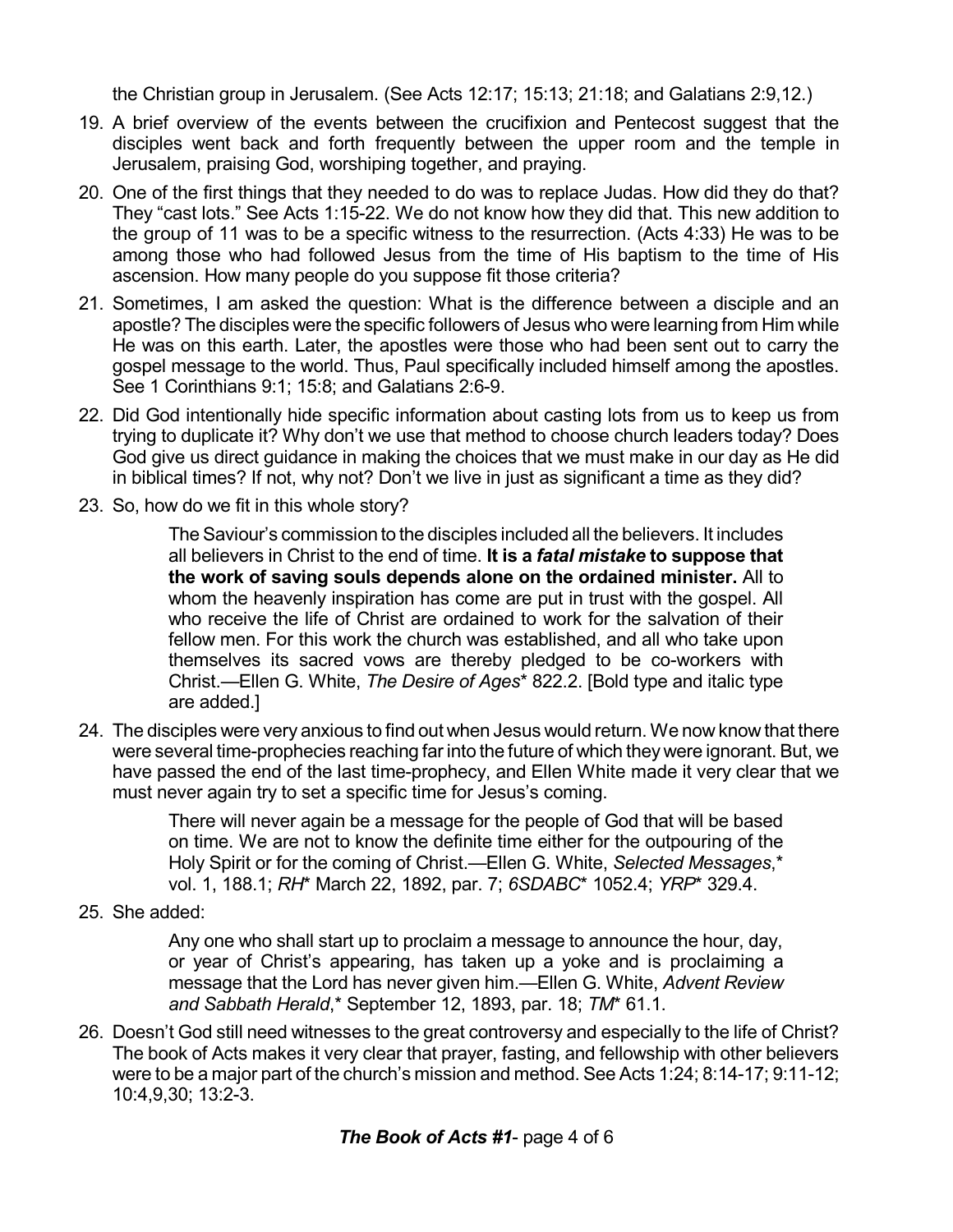- 27. So, do we honestly feel like we are a part of the redemptive mission of Christ? What are we doing to confirm that? Or, do we feel that what happened 2000 years ago does not really involve us personally?
- 28. Would you agree with this statement from the *Adult Teachers Sabbath School Bible Study Guide*?

The historic expansion of the church was not solely the result of the work of humans, but of the power of the Holy Spirit. One could even say that we are studying not so much the Acts of the Apostles this quarter as we are studying the Acts of the Holy Spirit. How does the book of Acts confirm this assessment?—*Adult Teachers Sabbath School Bible Study Guide*\* 13.

- 29. It is interesting to notice that the book of Acts ends suddenly as if Luke had intended to write more. Could it be that God intended for the rest of the story to be written by His faithful followers down through the generations? Would that include us? Think of how much closer we are to the second coming than the disciples were. Shouldn't we be at least as excited as they were about the possibility of seeing Jesus come back in the clouds?
- 30. As we begin to study the book of Acts, notice this five point summary given by Luke of what we must do to be a part of it:

(1) be convicted about the mission of Jesus–Acts 1:1-3;

(2) be alert and wait for the reception of the Holy Spirit–Acts 1:4, 5;

(3) be more concerned about the *what* rather than the *when* of the kingdom–Acts 1:4-7;

(4) be ready to receive the Spirit–Acts 1:8;

(5) be witnesses in every place, from our homes to the world–Acts 1:8.—*Ibid.*\* 14.

- 31. What would happen if we all did those things? As Christians we are almost totally dependent upon the book of Acts for our understanding of what happened in the early history of the church. While Peter and Paul were the main characters in this book, a number of others had cameo appearances including Stephen, Philip, Cornelius, Barnabas, John Mark, Priscilla and Aquila, Dorcas, Luke, and others. But, the book of Acts makes it clear that everyone who claims the name of Jesus is to be a part of that ultimate group. So, what are we doing to finish the gospel? What percentage of our time is spent in doing that?
- 32. Dr. Luke–not a Jew but a Greek physician–wrote the Gospel of Luke, the longest account of the story of Jesus Himself. And then, in volume two of his writings, Luke gave us the book of Acts. We are so indebted to him for so many things. Would it be fair to call his books: "The Origin and History of the Christian Church"?
- 33. Did the disciples recognize that Satan had been defeated at the cross? Did they recognize that they had been given the most important message ever to be given to our world? Did they recognize that they had become a part of the kingdom of God? It is interesting to notice that in the *New King James Version*,\* the word *kingdom* and its various iterations is used again and again in the Gospels: 50 times in Matthew, 13 in Mark, 37 in Luke, and 5 in John.
- 34. That new kingdom had a completely new orientation.

Of the poor in spirit Jesus says, "Theirs is the kingdom of heaven." **This kingdom is not, as Christ's hearers had hoped, a temporal and earthly dominion. Christ was opening to men the spiritual kingdom of His love,**

*The Book of Acts #1*- page 5 of 6